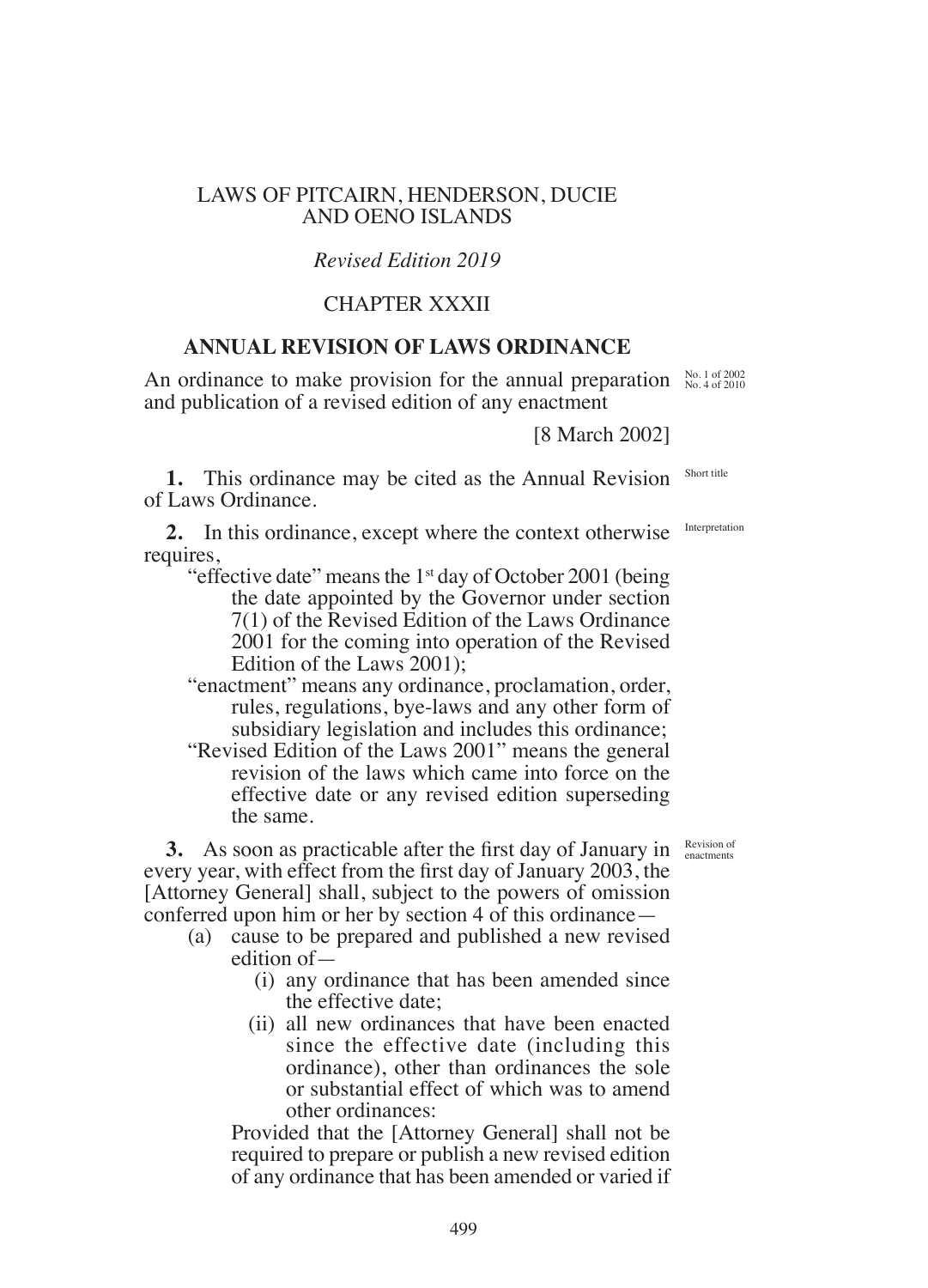he or she considers that the amendments or variations are not sufficiently extensive to justify preparation and publication thereof, but all such amendments and variations shall be contained in the revised edition or in a separate booklet of minor amendments and indicated in the annual index; and

(b) cause to be prepared and published a new table of contents and index to the revised edition, together with a chronological list of ordinances and a list of the current editions of the laws.

 $(2)$  The Governor may in his or her discretion direct that, in the case of any enactment which amends or affects any enactment contained in the Revised Edition of the Laws 2001 or any subsequent revision made under this ordinance, the enactment shall be published for the purposes of any looseleaf volume of the laws in the form as it is so amended or affected and in each such case a replacement page or pages may be issued to holders of the Revised Edition of the Laws 2001 published in binder form with appropriate instructions as to its inclusion in such binder.

### **(Amended by Ordinance No. 4 of 2010)**

Powers of Attorney General

**4.** In the preparation of any revised edition of any enactment, the  $[Attorney General]$  shall have the following powers—.

- $(a)$  to omit—
	- (i) all parts of the enactment which have been repealed expressly or by necessary implication, or which have expired, or which have become spent or have had their effect;
	- (ii) all repealing enactments contained in the enactment and all tables or lists of repealed enactments whether contained in schedules or otherwise;
	- (iii) any preamble or part of a preamble to the enactment and all or any recital in the enactment where such omission can, in the opinion of the [Attorney General], conveniently be made;
	- (iv) all words of enactment in the enactment;
	- (v) all enactments prescribing the date when the enactment or part of the enactment is to come into force, where such omission can, in the opinion of the [Attorney General], conveniently be made;
	- (vi) all amending enactments or parts of enactments where the amendments effected by such enactments or parts of enactments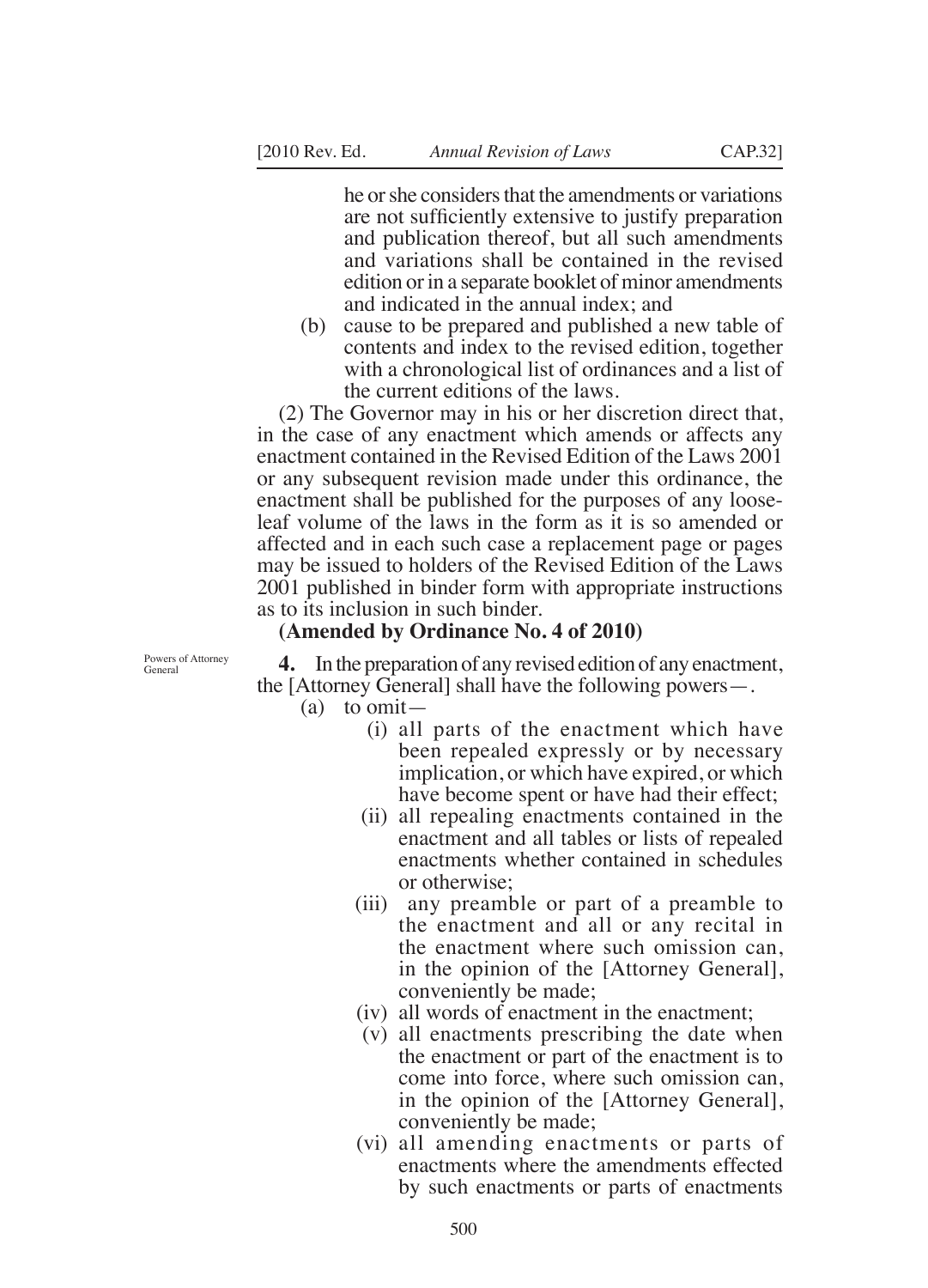have been embodied by the [Attorney General in the enactment;

## **(Amended by Ordinance No. 4 of 2010)**

- (b) to consolidate into one enactment two or more enactments in *pari materia*, making the alterations thereby rendered necessary in the consolidated enactment and affixing such date thereto as seems most convenient;
- (c) to alter the order of sections or other divisions in the enactment and, in all cases where it is necessary to do so, to renumber the sections or other divisions of the enactment;
- (d) to alter the form or arrangement of any section or other division of the enactment, either by combining it in whole or in part with another section or division or other sections or divisions or by dividing it into two or more subsections or other divisions;
- (e) to divide the enactment, whether consolidated or not, into parts or other divisions;
- (f) to supply or alter marginal notes and tables showing the arrangement of sections;
- (g) to correct cross-references;
- (h) to shorten or simplify the phraseology of the enactment;
- (i) to add a short title or citation to the enactment and, if necessary or expedient, to alter the long title, short title or citation of the enactment;
- (j) to correct grammatical and typographical mistakes in the existing copies of the enactment and, for that purpose, to make verbal additions, omissions or alterations not affecting the meaning of the enactment;
- (k) to correct the punctuation in the enactment;
- (1) to provide footnotes by way of amplification;
- (m) to make such formal alterations as to names, localities, offices and otherwise as are necessary to bring the enactment into conformity with the circumstances of the Islands;
- (n) to make such adaptations of or amendments to the enactment as appear to be necessary or proper as a consequence of changes in the constitutions of Commonwealth countries or in the composition of the Commonwealth;
- (o) to make such formal alterations to the enactment as are necessary or expedient for the purpose of securing uniformity of expression;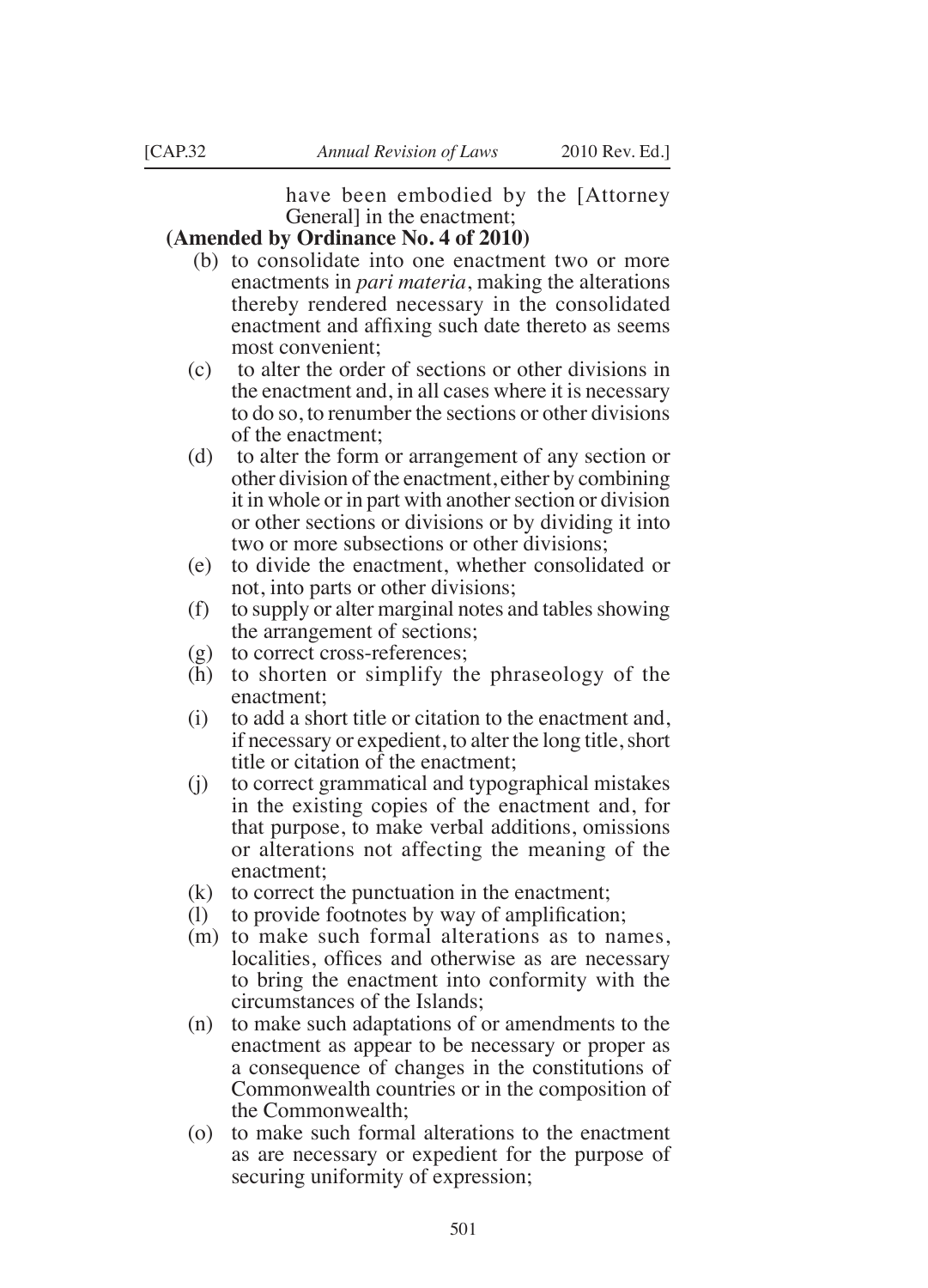and power to do all other things relating to form and method, whether similar to the foregoing or not, which appear to him or her necessary for the perfecting of the revised edition.

Mode of dealing with alteration in substance

 $5.$ —(1) The powers conferred upon the [Attorney General] by section 4 shall not be taken to imply any power in him or her to make any alteration or amendment in the matter or substance of any enactment.

 $(2)$  If the [Attorney General] considers that it is desirable that in the preparation of the revised edition of any enactment there should be omissions, amendments or additions other than those authorised by section 4, the same may be collected and submitted to the Governor in the form of an ordinance.

(3) In the case of any such ordinance or ordinances enacted prior to the making of an order under section 6 bringing the revised edition into force—

- (a) the  $[Attorney General]$  shall, in the preparation of the revised edition, give the like effect to such omissions, amendments or additions as if they had been authorised by section 4; and
- (b) if, as a result of any such omission, amendment or addition, any part of the enactment has been repealed or has expired or become spent or had its effect, that part shall be omitted from the revised edition.

### **(Amended by Ordinance No. 4 of 2010)**

 $6.$ — $(1)$  The Governor may by order declare that the revised edition of any enactment shall come into force on such date as the Governor may think fit.

(2) From the date the revised edition of an enactment is brought into force under subsection (1), the revised edition shall be deemed to be and shall be without any question whatsoever in all courts and for all purposes whatsoever the sole and only authentic version of such enactment on the said date:

Provided that nothing in this section shall affect the operation of any enactment which, before the date of the coming into force of the revised edition, may be passed repealing, altering or amending any earlier enactment, although such enactment has already been included in the revised edition.

**7.** One copy of every enactment revised under this ordinance shall be dated and signed by the [Attorney General] and by the Governor and shall be sealed with the public seal and such copy shall thereafter be transmitted to the Chief

Bringing of a revised edition into force

Copies to be signed and deposited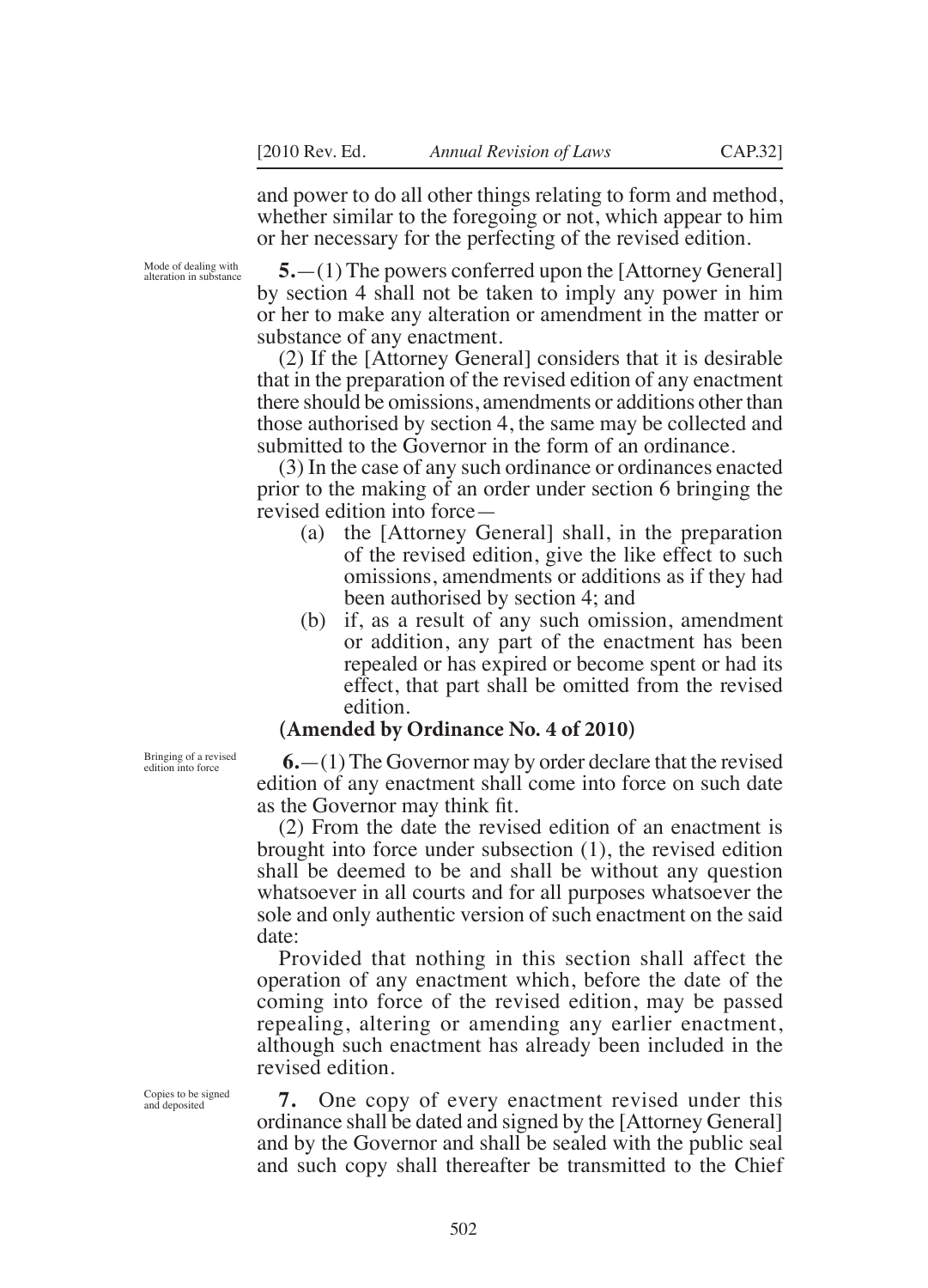Justice of the Islands who shall deposit the same among the records of the Court.

# **(Amended by Ordinance No. 4 of 2010)**

8. - (1) Copies of every revised edition shall be distributed **Distribution of copies** among such persons, officers, departments and institutions as the Governor may direct.

(2) There may be offered to the public such number of copies at such prices as the Governor may direct.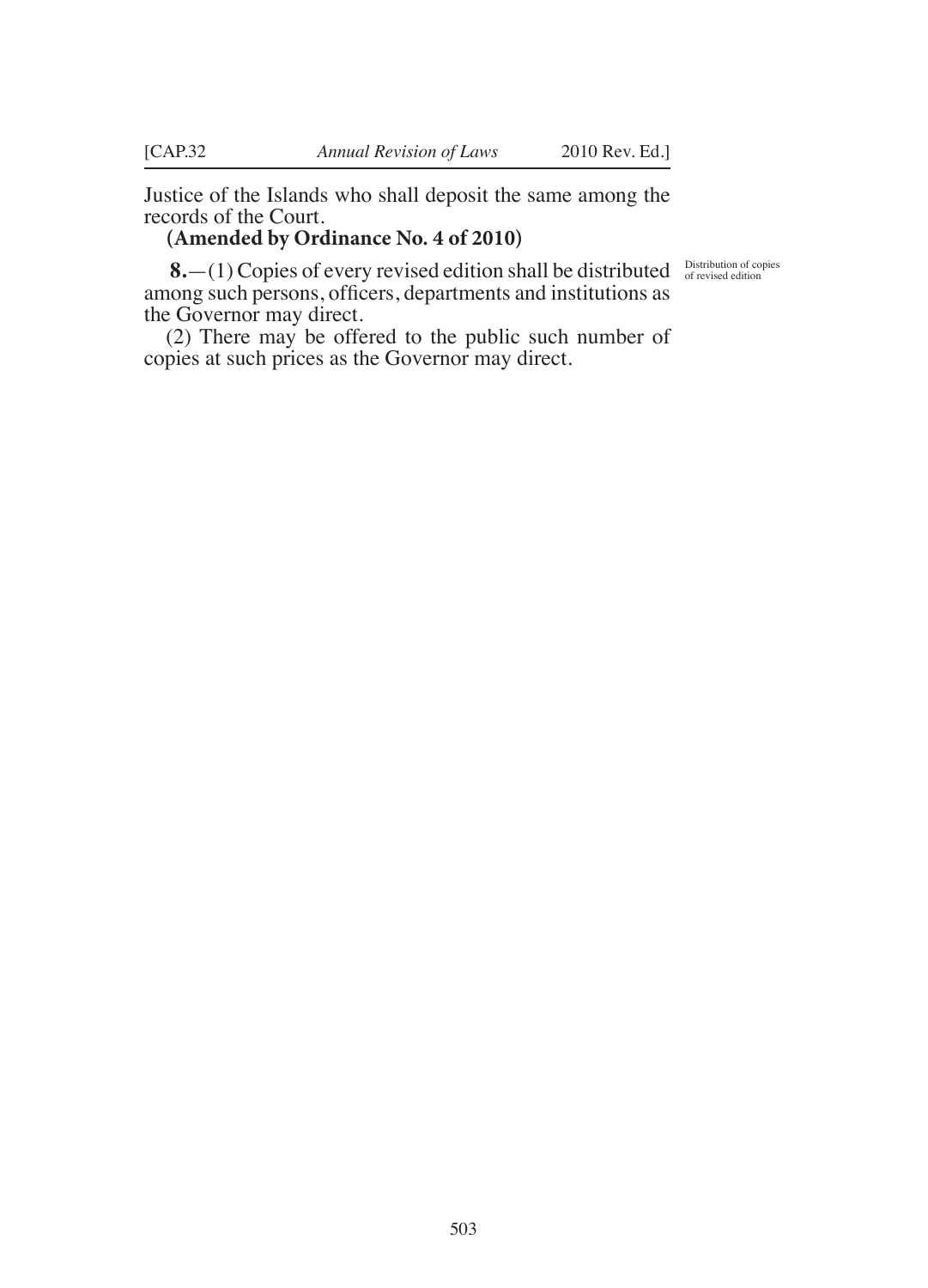### REVISED EDITION OF LAWS 2017

Order Bringing Annual Revised Edition of the Laws Into Force (Pursuant to s 6 of the Annual Revision of Laws Ordinance)

and

Directing (pursuant to s 3(2) of the Annual Revision of Laws Ordinance) that each enactment in the Revised Edition of the

Laws 2001 and subsequent revisions thereof that has been amended or affected shall be published (in the form in which it is so amended or affected) by way of replacement pages issued to holders of the Revised Edition of the Laws 2001 in binder form.

1. It is hereby declared that the revised edition of each enactment listed below shall be in force as from the date of this order.

2. It is directed that each enactment in the Revised Edition of the Laws 2001 and subsequent revisions thereof that has been amended or affected by the revised edition shall be published in the form in which it is so amended or affected, by way of the replacement pages (indicated below) issued to holders of the Revised Edition of the Laws 2001 in binder form.<br> $\frac{3}{3}$ .

It is noted that, in exercise of the powers in s 4 of the Annual Revision of Laws Ordinance, the alterations noted in the table below have been made in the revised edition of the enactments to which they relate.

The following are the new and amended enactments declared to be in force under paragraph 1, together with the corresponding loose-leaf pages to be added to the Revised Edition of the Laws 2001: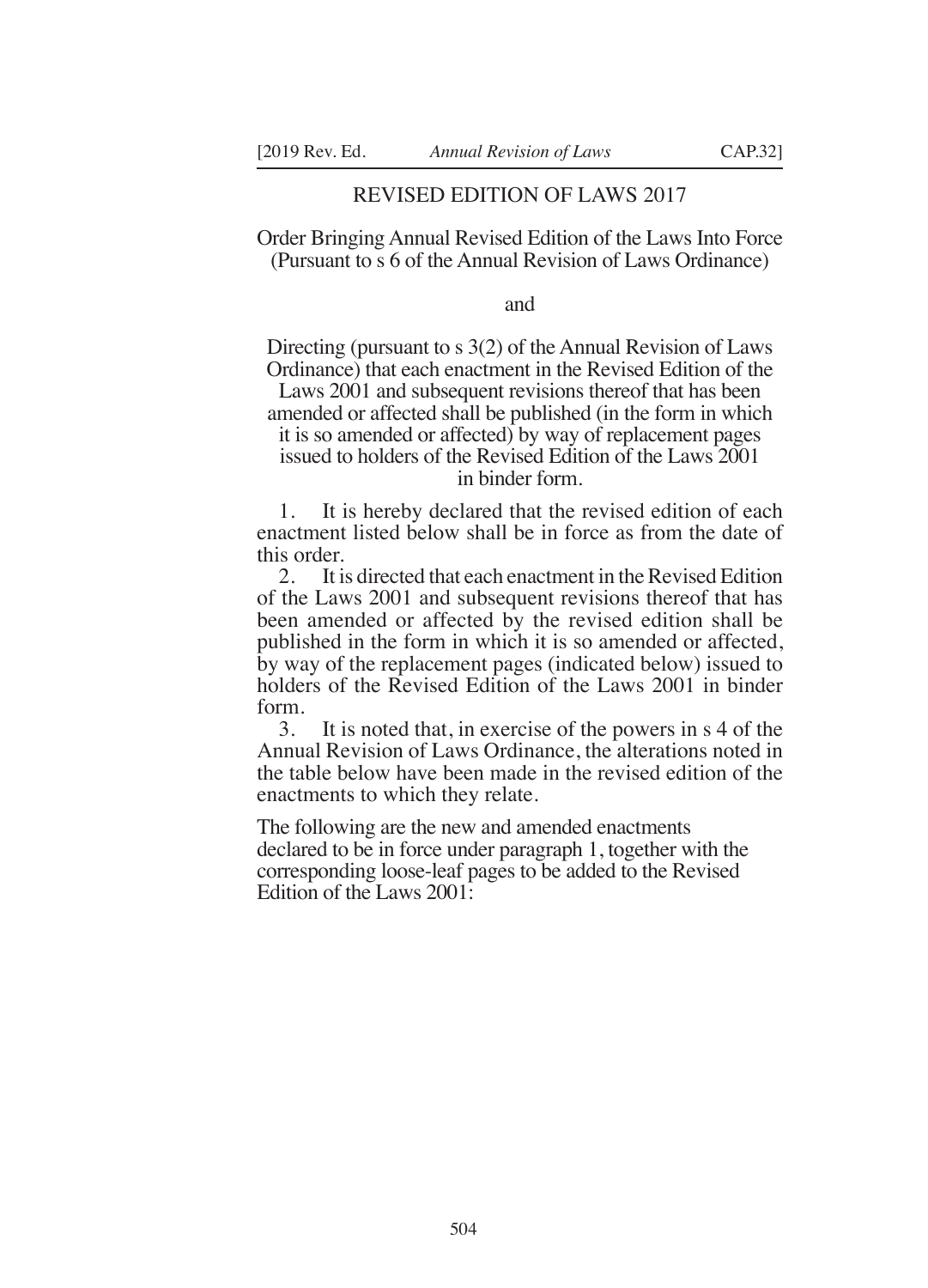# [CAP.32 *Annual Revision of Laws* 2019 Rev. Ed.]

| <b>Enactment affected</b>                                                                                    | <b>Replacement</b><br>pages | <b>Alterations</b>                                                                                                                                                                                                                                                                                             |
|--------------------------------------------------------------------------------------------------------------|-----------------------------|----------------------------------------------------------------------------------------------------------------------------------------------------------------------------------------------------------------------------------------------------------------------------------------------------------------|
| Interpretation and General Clauses Ordinance                                                                 | $1 - 16$                    |                                                                                                                                                                                                                                                                                                                |
| Judicature (Courts) Ordinance                                                                                | $17-30D$                    | Section 26(2), "that"<br>corrected to "of" to<br>correct grammar                                                                                                                                                                                                                                               |
| Notice of Appointment of Court Registry                                                                      | 31                          | Previous notice omitted<br>as spent                                                                                                                                                                                                                                                                            |
| Judicature (Court Registry) Rules                                                                            | 32-32B                      |                                                                                                                                                                                                                                                                                                                |
| Justice Ordinance                                                                                            | 33-34, 37-38,<br>$51 - 54$  | Section $38(1)(c)$ , omit<br>", in the case of any<br>defendant," to correct<br>grammar                                                                                                                                                                                                                        |
| Judicature (Appeals in Criminal Cases)<br>Ordinance                                                          | 111-120, 127-<br>130        | Arrangement of<br>sections corrected<br>to accurately reflect<br>Ordinance<br>Section 37 "the" added<br>to correct grammar<br>Section 41, "that"<br>corrected to "than" to<br>correct grammar                                                                                                                  |
| Order Declaring Prison                                                                                       | 145-146                     | Previous order omitted<br>as spent                                                                                                                                                                                                                                                                             |
| <b>Local Government Ordinance</b>                                                                            | 195-196,<br>204A-207A       |                                                                                                                                                                                                                                                                                                                |
| <b>Fisheries Zone Ordinance</b>                                                                              | 421-422                     | Omitted as repealed by<br>Ordinance No 3 of 2016                                                                                                                                                                                                                                                               |
| Foreign Fisheries Regulations                                                                                |                             | Omitted as repealed by<br>Ordinance No 3 of 2016                                                                                                                                                                                                                                                               |
| Prohibition of Fishing by Foreign Fishing<br>Boats Order; Fisheries Zone (Outer Limits)<br>Proclamation 1986 |                             | Omitted as repealed by<br>necessary implication<br>by Ordinance No 3<br>of 2016                                                                                                                                                                                                                                |
| Revised Edition of Laws Order                                                                                | 503-504B                    | Previous Order omitted<br>as spent                                                                                                                                                                                                                                                                             |
| Parole Ordinance                                                                                             | 507-550                     | Section $4(3)(a)$ , inserted<br>"and" to correct<br>grammar<br>Sections 10 and<br>38, marginal note<br>punctuation corrected<br>removing unnecessary<br>hyphen<br>Section $67(2)(b)$ , "."<br>corrected to ", $[]$ ," to<br>correct grammar<br>Section 81(2), word<br>"sentence" removed to<br>correct grammar |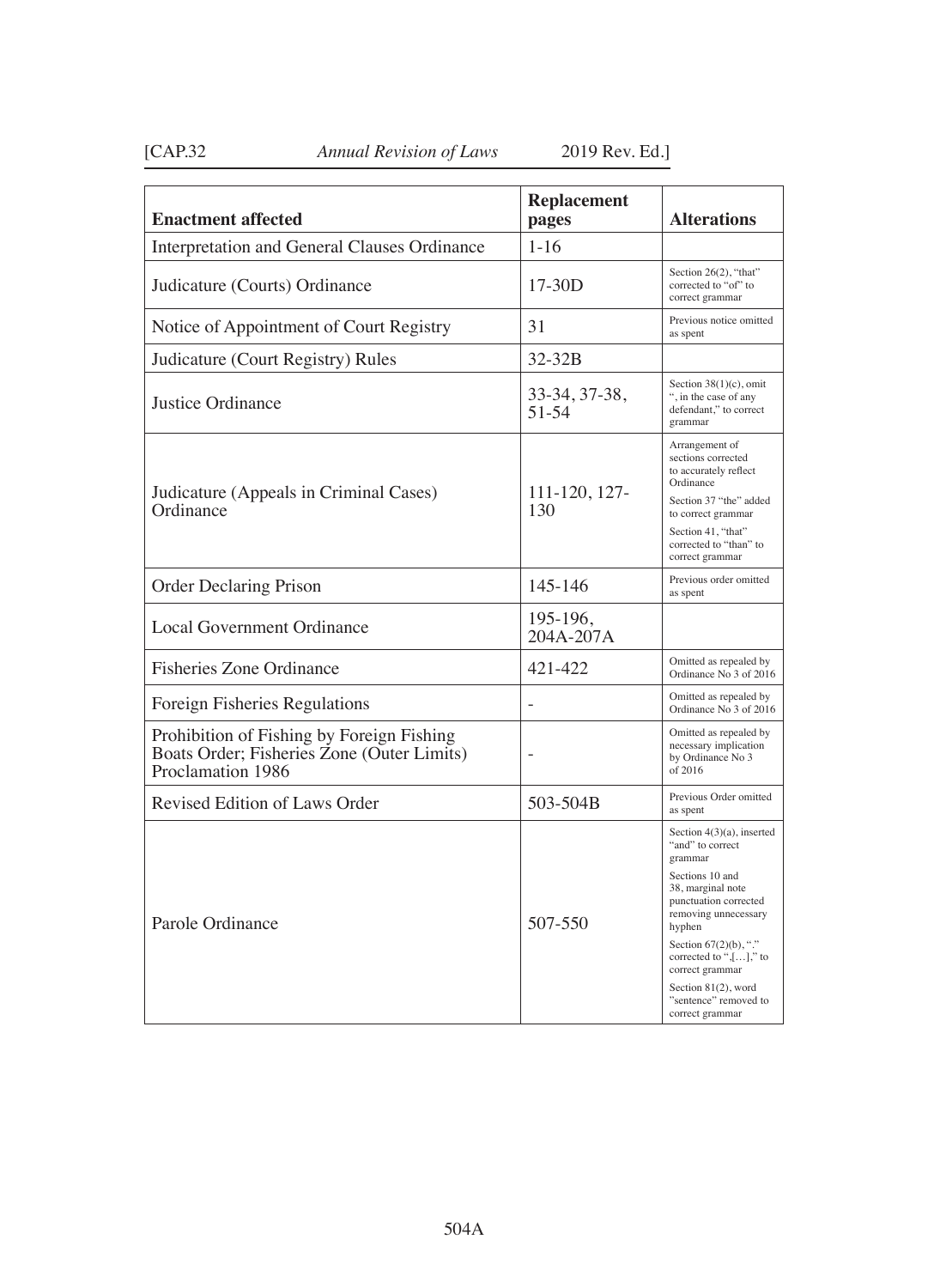| <b>Enactment affected</b>                 | <b>Replacement</b><br>pages | <b>Alterations</b>                                                                                                                                                                                                                                                                                                                                                                                                                                                                                                                                                                                                                                                                                                                                                                                                                                                                                                                                                                                                                                                                                                                                                                                                                                                                                                                                                                                                                                                                     |
|-------------------------------------------|-----------------------------|----------------------------------------------------------------------------------------------------------------------------------------------------------------------------------------------------------------------------------------------------------------------------------------------------------------------------------------------------------------------------------------------------------------------------------------------------------------------------------------------------------------------------------------------------------------------------------------------------------------------------------------------------------------------------------------------------------------------------------------------------------------------------------------------------------------------------------------------------------------------------------------------------------------------------------------------------------------------------------------------------------------------------------------------------------------------------------------------------------------------------------------------------------------------------------------------------------------------------------------------------------------------------------------------------------------------------------------------------------------------------------------------------------------------------------------------------------------------------------------|
| Sentencing Ordinance                      | 551-622                     | Section $3(1)$ , definitions<br>of "designated"<br>work centre" and<br>"Supervision Officer"<br>moved to be in correct<br>alphabetical order; ","<br>added to definition<br>of "minimum period<br>of imprisonment" to<br>correct grammar; and<br>"s 2" replaced with<br>"section 2" in the<br>definitions of "Public<br>Prosecutor" and<br>"short-term sentence of<br>imprisonment<br>In sections $8(4)$ , $9(4)$ ,<br>$52(1), 61(1),$ and $82(2)$<br>correction of errors in<br>paragraph numbering<br>In section $19(4)$ ,<br>paragraph numbers (a)<br>$-$ (c) were removed as<br>no longer necessary.<br>In section $76C(2)(c)$ to<br>(e), "and" was omitted<br>as superfluous<br>In section 76M, "to"<br>added to correct<br>grammar<br>In section 76P,<br>typographical mistake<br>was corrected by the<br>addition of the words "6<br>months or to a fine not<br>exceeding"<br>In section $78(4)$ ,<br>typographical error<br>corrected in "not"<br>Punctuation errors<br>corrected in sections<br>$106(2)$ and $118(2)$ .<br>Cross references<br>corrected as follows:<br>In section 55A, 76B and<br>76C corrected to 76C<br>and 76D<br>In section $76C(2)(c)$ ,<br>76P corrected to 76W<br>In section $76D(1)$ , $76B$<br>corrected to 76C; and in<br>76D(7), 76L corrected<br>to 76N<br>In section $76G(3)$ , $76C$<br>corrected to 76D<br>In section 76N, 76R<br>corrected to 76Y<br>In section $76S(3)$ , 95<br>corrected to 76R<br>In section 76X, 76N<br>corrected to 76W |
| Sentencing (Prescribed Forms) Regulations | 623-624L                    |                                                                                                                                                                                                                                                                                                                                                                                                                                                                                                                                                                                                                                                                                                                                                                                                                                                                                                                                                                                                                                                                                                                                                                                                                                                                                                                                                                                                                                                                                        |
| Victims of Offences Ordinance             | 625-626, 629-<br>630        | In section $13(2)(c)$ ,<br>"a" was added before<br>"home detention" to<br>correct grammar                                                                                                                                                                                                                                                                                                                                                                                                                                                                                                                                                                                                                                                                                                                                                                                                                                                                                                                                                                                                                                                                                                                                                                                                                                                                                                                                                                                              |

[2019 Rev. Ed. *Annual Revision of Laws* CAP.32]